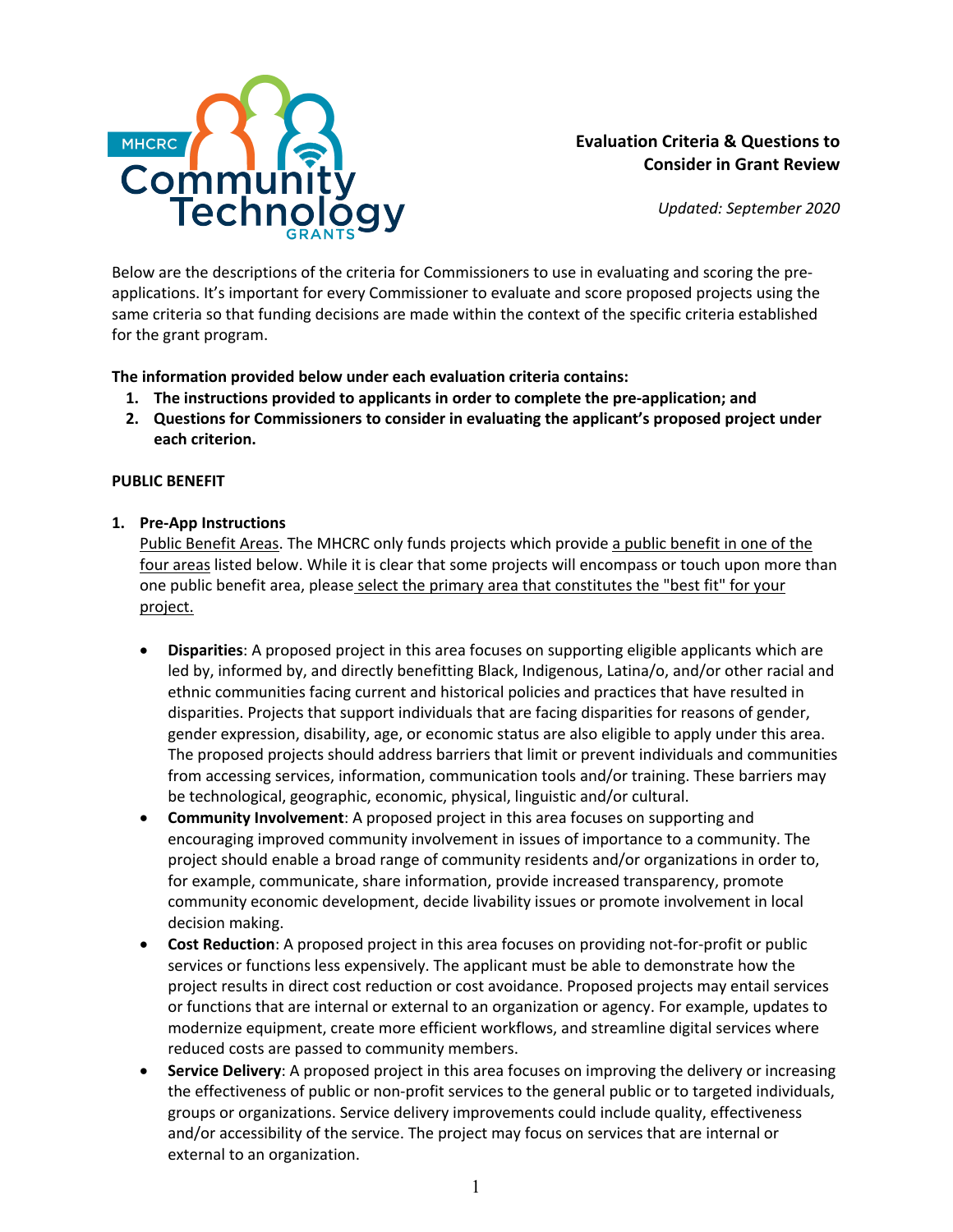# **2. Questions for Commissioners to Consider:**

- Does the proposed project support at least one of the public benefit areas established for the grant program?
- Has the applicant selected a "best fit" public benefit area for the proposed project?
- (The applicant is required to identify a 'best-fit' public benefit area from a drop-down list. Refer to Pre-App Project Purpose Section for explanation of best fit selection.)

## **PRIMARY COMMUNITY/BENEFICIARIES SERVED**

## **1. Pre-App Instructions**

Primary Community/Beneficiaries Served. Briefly describe the community or the beneficiaries (endusers) the project intends to serve. The community or beneficiaries identified should reinforce your selected public benefit area. For example, if the project focuses on reducing disparities for an underserved community, you should specifically identify the community's technological, geographic, economic, physical, linguistic and/or cultural characteristics in addition to estimating the total number of people you expect to serve (i.e. Metro-area homeless youth specifically 35 youth enrolled in the program.). You should also describe the steps you have taken to include your identified community or targeted beneficiaries in the planning or development of the project. For example, did you hold meetings? conduct surveys? employ focus groups? meet with representatives of different community groups? develop a steering committee or advisory panel that involves end users and other key stakeholders?

## **2. Questions for Commissioners to Consider:**

- Has the applicant clearly identified the community to be served or the targeted beneficiaries (end-users) of the project?
- Has the applicant demonstrated involvement of the targeted beneficiaries or community in the development or planning of the proposed project?
- Is there a clear link between the applicant's chosen public benefit area and the targeted beneficiaries?
- (Refer to Pre-App Public Benefit Area and Primary Community/Beneficiaries Served Sections)

#### **PROJECT PURPOSE**

#### **1. Pre-App Instructions**

Project Description. A compelling project clearly defines problems or needs that the project seeks to address and describes the strategies to address the need through use of technology. You should clearly describe the service or function so that its importance to the organization or your targeted beneficiaries is clear. This will include identifying the needs and requirements of the community or beneficiaries you intend to impact and specifically how the use of the technology will address your identified public benefit area. There may be specific economic, cultural, or geographic issues that will be the focus of your project. Include in your description how technology will be used specifically and the type of proposed technology to be deployed.

Identify realistic, measurable outcomes\* that you expect to result from implementation of the project for the identified community or targeted beneficiaries through the use of the proposed technology. These outcomes should be reasonably achievable and measurable within the grant award period. There should be a compelling reason to believe that the project you propose will make a difference; the nature of that difference can best be described by the outcomes you expect to result from the project. Some useful questions to consider include: What do you expect to change for your community? Who will be impacted? What specific, realistic outcomes do you expect to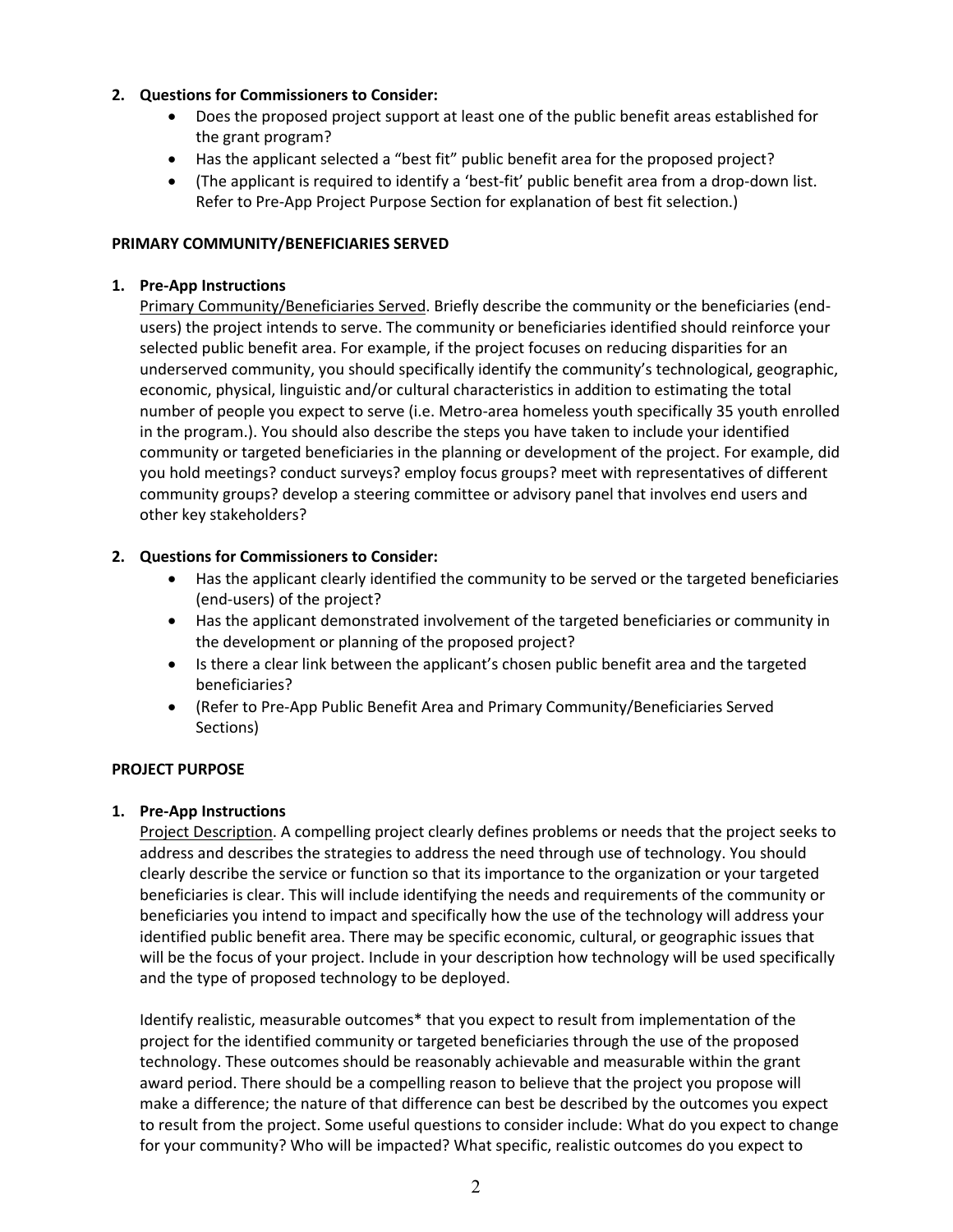occur within the grant award period? Do not include process outcomes related to installation or setup of technology (ie. The equipment will be installed by June 30); the MHCRC is interested in outcomes related to use of the technology.

\*If your project has more than four anticipated outcomes, please include only your top four.

# **2. Questions for Commissioners to Consider:**

- After reading the Primary Community/Beneficiaries Served and Project Purpose Sections, do you generally understand:
	- o what the project is;
	- o why it's being proposed;
	- o who will benefit; and
	- o how technology will be used to reach anticipated outcomes?
- Has the applicant identified realistic, measurable outcomes that, hopefully, will result from implementation of the proposed project?
- Do the anticipated project outcomes link to the identified public benefit area and targeted beneficiaries for the project?
- Do the anticipated project outcomes relate to use of the technology?
- Does the project budget seem to include the resources necessary to implement the proposed project (i.e. personnel, consultants, equipment, etc.)? (Refer to Pre-App Budget Section)

#### **DIVERSITY, EQUITY AND INCLUSION (DEI) MEASURES**

#### **1. Pre-App Instructions**

Diversity, Equity, and Inclusion (DEI) Measures. Describe how you plan to integrate DEI measures into your project, or alternatively, how your project is supported by DEI-focused work within your organization as a whole. In line with the MHCRC's ongoing commitment to integrating equity into our grantmaking, additional indicators are monitored throughout our grant review process. You can view them here.

#### **2. Questions for Commissioners to Consider:**

Reference the MHCRC published equity indicators in your review of this section, particularly looking for:

- Is the applicant a first-time applicant?
- Does the applicant have a fiscal sponsor?
- Is the applicant led by, informed by, and/or directly benefitting Black, Indigenous, Latinx and/or other racial and ethnic communities facing current and historical policies and practices that have resulted in disparities? In what ways?
- Does the project purpose include support of racial equity or individuals/communities that are facing disparities for reasons of gender, gender expression, disability, age, or economic status?
- Does the applicant include DEI measures in their work as a whole? How so?

#### **EDUCATION & TRAINING**

#### **1. Pre-App Instructions**

Education & Training: Proposed projects may expand upon technology already in use in your organization or may deploy new, updated or innovative technologies that will require education and training for your staff or end users.

If the proposed technology is currently used by your organization, describe:

- $\bullet$  how your organization currently uses the technology;
- $\bullet$  how the grant-funded technology changes or enhances current use; and
- $\bullet$  what, if any, additional training or education is needed by those who will use the technology.